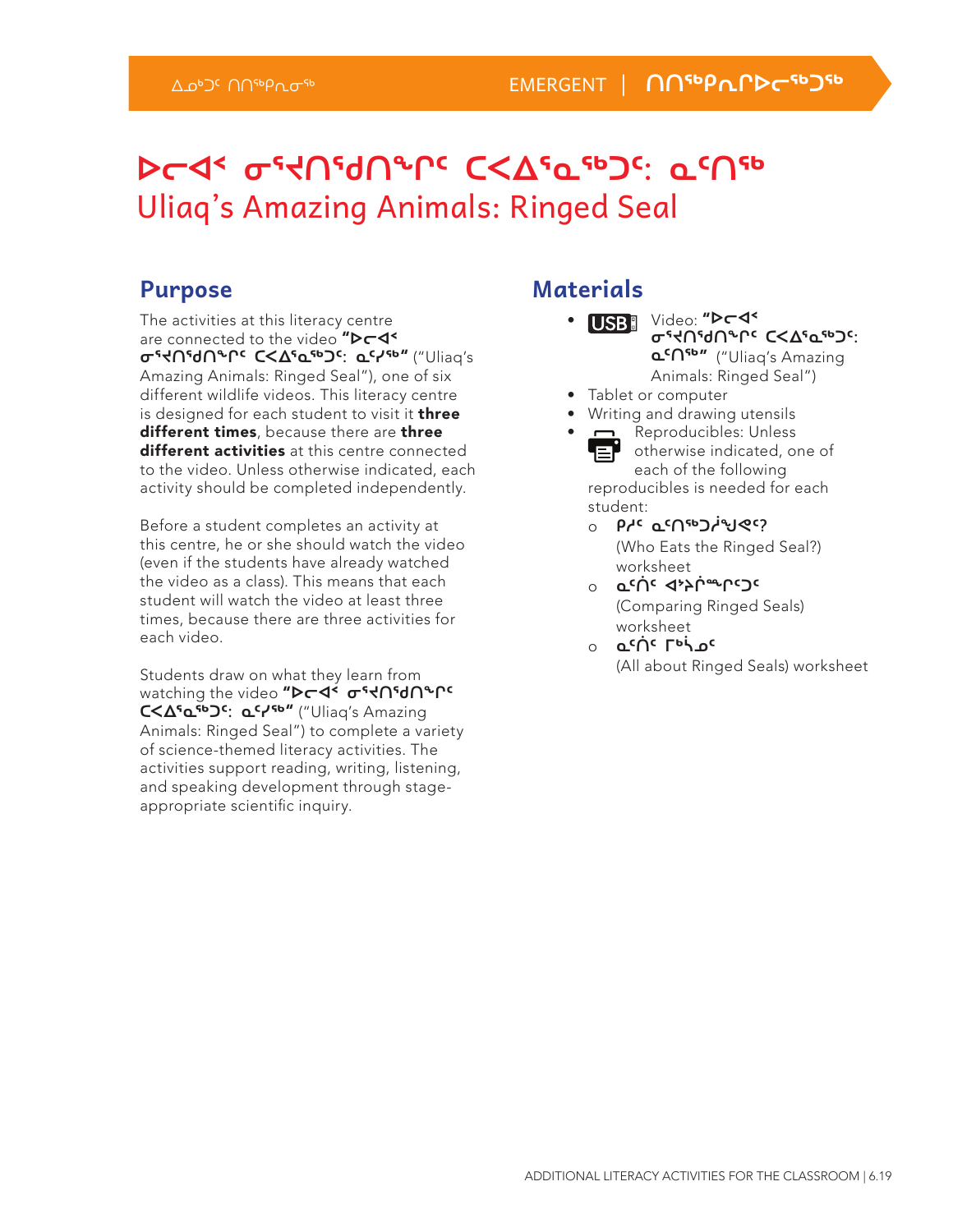#### **Instructions for students**

Students can complete these activities in any order. You can read these instructions to students before they begin working on the activities.

#### **ᑭᓱᑦ ᓇᑦᑎᖅᑐᓲᖑᕙᑦ?**  (Who Eats the Ringed Seal?) Word sort

- 1. Watch the video "**Pr4' ᓂᕐᔪᑎᖁᑎᖕᒋᑦ ᑕᐸᐃᕐᓇᖅᑐᑦ: ᓇᑦᑎᖅ**" ("Uliaq's Amazing Animals: Ringed Seal") on the tablet or computer.
- 2. Read the words in the box at the top of the **Pr<sup>c</sup> ፈናበጭጋ/ሚኖ?** (Who Eats the Ringed Seal?) worksheet.
- 3. Then, write the animals in the appropriate column: **α<sup>ς</sup>∩<sup>ς</sup>σ<sup>ς</sup> ᐱᓇᓱᐊᖅᑏᑦ** (Ringed Seal Predators) or **ᓇᑦᑏᑦ ᓂᕿᖕᒋᑦ** (Ringed Seal Prey).
- 4. Choose one animal from each column and draw it in the box below the appropriate column.
- 5. Label the animals you drew.

| <b>NOWPAPPC®D®   EMERGENT</b>                                                               | Applications                      |
|---------------------------------------------------------------------------------------------|-----------------------------------|
| <b>טאין סייטישיש</b> אי<br>dO <sup>N</sup> :                                                |                                   |
| Photos essential answer priserent                                                           |                                   |
| $\nabla_e \rho \rightarrow \nabla_c$ $\blacktriangleleft_e \theta_{eP}$ $\nabla^2 \nabla_c$ |                                   |
| ء∆مـه مـه∠وّ                                                                                |                                   |
| <b>α'Π'σ'</b> Λα. Αιθής                                                                     | יי <i>פ</i> י∩נ ⊄ <sub>ל</sub> ט∍ |
|                                                                                             |                                   |
| σ <sub>ε</sub> ∪ <sub>ερ</sub><br>----------------                                          | ---------------                   |

#### **ᓇᑦᑏᑦ ᐊᔾᔨᒌᙱᑦᑐᑦ**  (Comparing Ringed Seals) Writing activity

- 1. Watch the video "D<sub>C</sub>I **ᓂᕐᔪᑎᖁᑎᖕᒋᑦ ᑕᐸᐃᕐᓇᖅᑐᑦ: ᓇᑦᓯᖅ**" ("Uliaq's Amazing Animals: Ringed Seal") on the tablet or computer.
- 2. On the **ჲ<sup>c</sup>∩٬ ∢ንነ<sup>ሎ</sup>ዯርጋ٬** (Comparing Ringed Seals) worksheet, choose an animal to compare to a ringed seal (such as an Arctic char). Write the name of the animal above the right-hand circle.
- 3. List the things that are different about the two animals in the outside circles.
- 4. List the things that are similar about the two animals in the middle section.

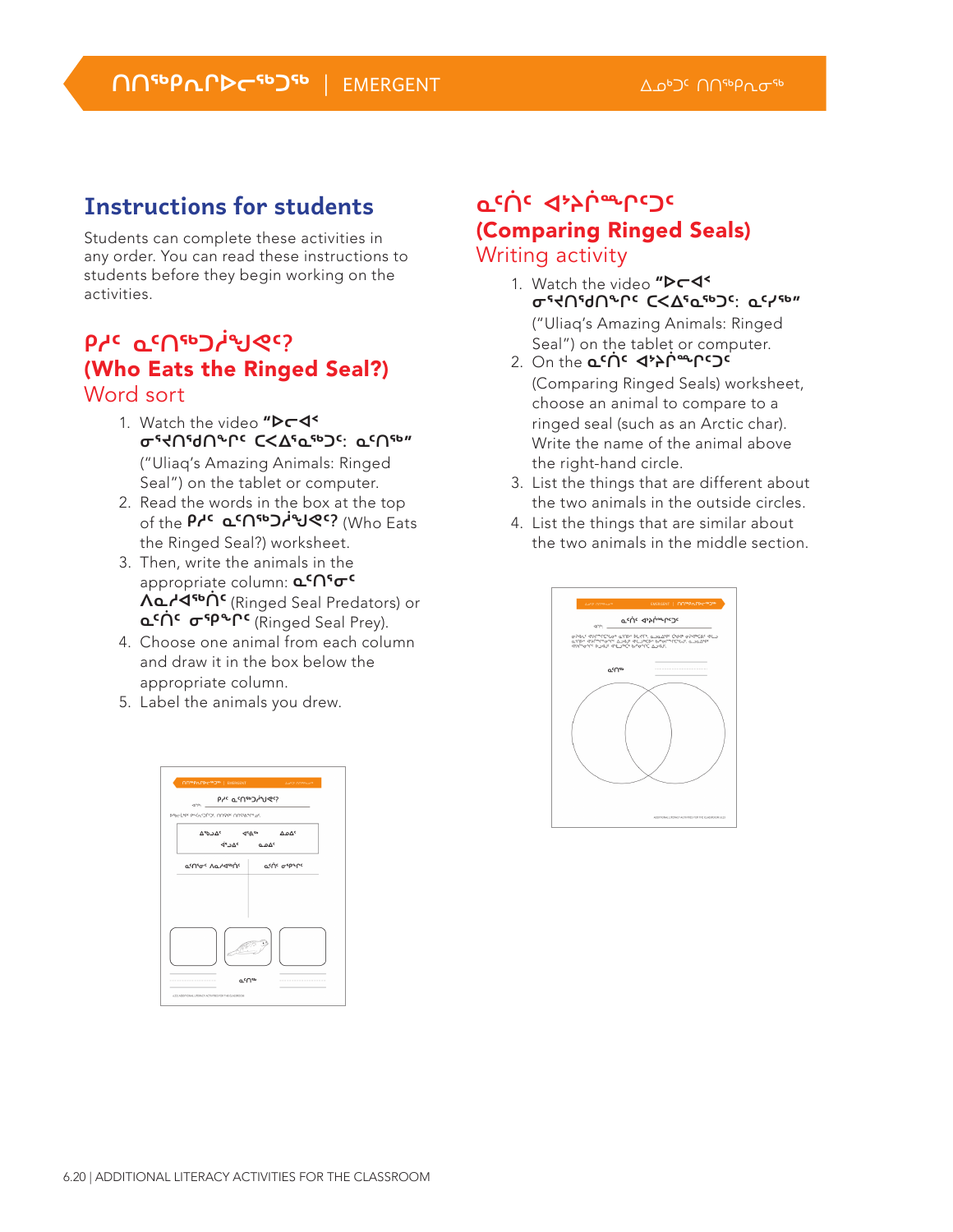#### **ᓇᑦᑏᑦ ᒥᒃᓵᓄᑦ**  (All about Ringed Seals) Writing and drawing activity

- 1. Watch the video "**Pr4' ᓂᕐᔪᑎᖁᑎᖕᒋᑦ ᑕᐸᐃᕐᓇᖅᑐᑦ: ᓇᑦᑎᖅ**" ("Uliaq's Amazing Animals: Ringed Seal") on the tablet or computer.
- 2. On the **ᓇᑦᑏᑦ ᒥᒃᓵᓄᑦ** (All About Ringed Seals) worksheet, write a short sentence to answer each question.
- 3. Draw a picture that matches your sentence.
- 4. Colour in the pictures.

| dO%:                  | acnc ruise                                      |  |
|-----------------------|-------------------------------------------------|--|
|                       | nnsní aldat Phuri svitáří nnsktiv katké Jermat. |  |
| SOUL SOUND SUS SUS    |                                                 |  |
|                       |                                                 |  |
|                       |                                                 |  |
|                       |                                                 |  |
|                       |                                                 |  |
|                       |                                                 |  |
|                       |                                                 |  |
| SheASS-arr PLELC 6509 |                                                 |  |
|                       |                                                 |  |
|                       |                                                 |  |
|                       |                                                 |  |
|                       |                                                 |  |
|                       |                                                 |  |
|                       |                                                 |  |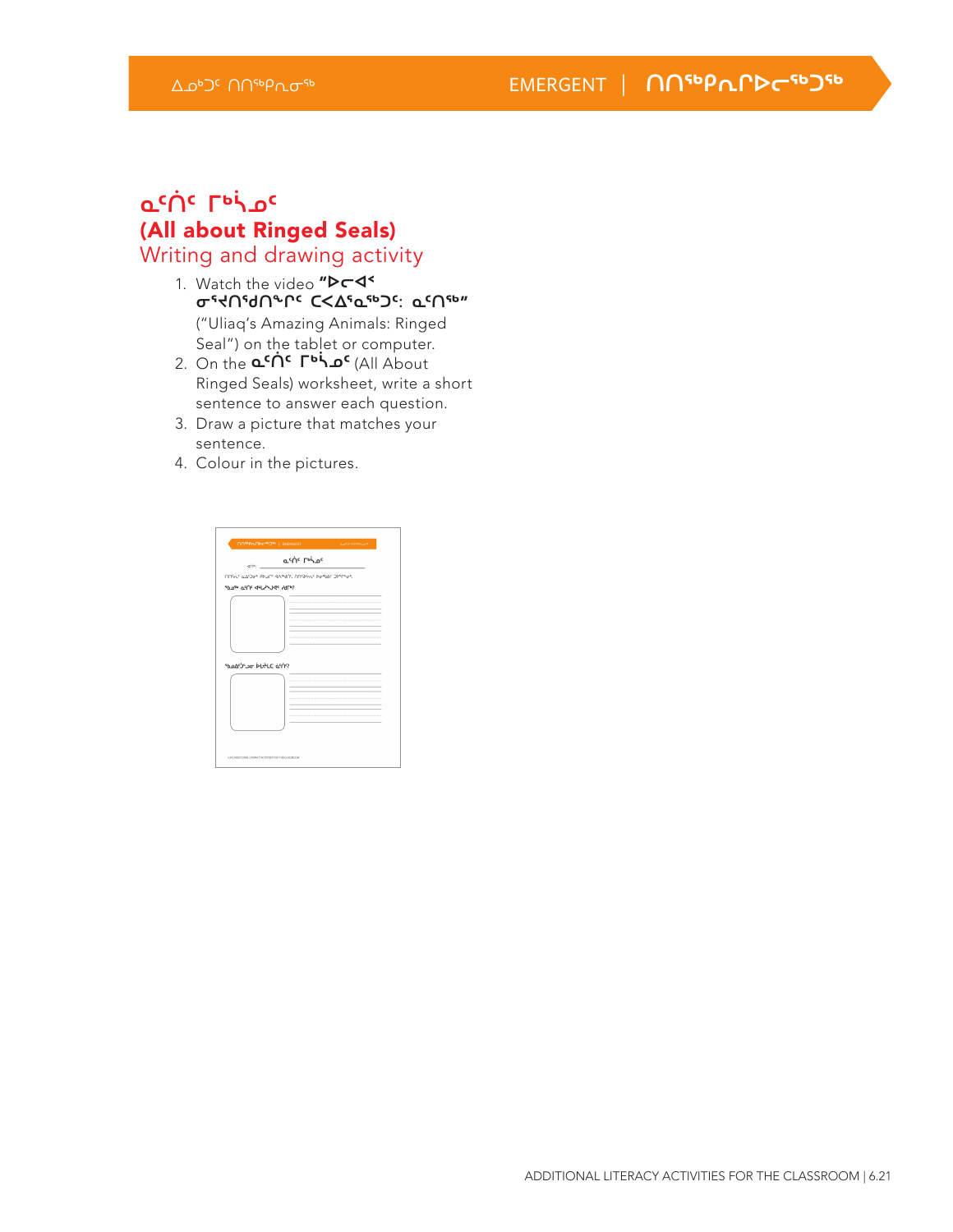| $\circ$            |  |
|--------------------|--|
| Ⴍ <sup>c</sup> ∩ናь |  |

| $\Delta$ <sup>s</sup> b $\Delta$ <sup>c</sup> | 4585               | $\Delta \mathbf{Q}^{\mathsf{c}}$ |
|-----------------------------------------------|--------------------|----------------------------------|
| $\overline{P}$ د <sup>7</sup>                 | $Q \cdot \Delta C$ |                                  |

**a<sup>c</sup>∩´σ´ Λα/⊲** της Γιάνιστης

ᐅᖃᓕᒫᒃᑭᑦ ᑭᑉᐹᕆᑦᑐᒦᑦᑐᑦ. ᑎᑎᕋᒃᑭᑦ ᑎᑎᕋᕐᕕᖕᒋᓐᓄᑦ.

#### $\triangle$   $\triangle$

# **ᑭᓱᑦ ᓇᑦᑎᖅᑐᓲᖑᕙᑦ?**

**ᑎᑎᖅᑭᕆᒋᐅᓕᖅᑐᖅ** | EMERGENT ᐃᓄᒃᑐᑦ ᑎᑎᖅᑭᕆᓂᖅ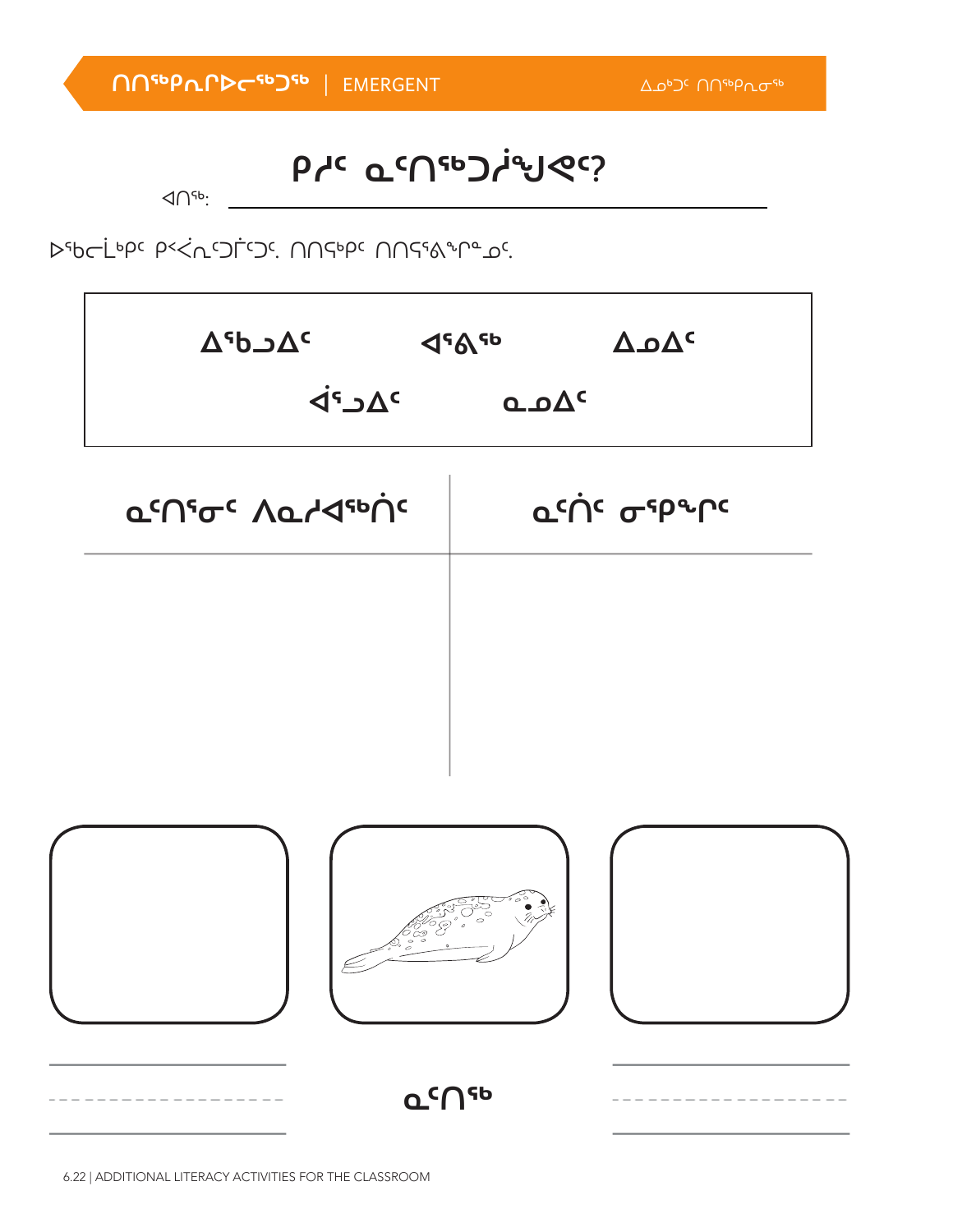

σΡΑΛ<sup>ς</sup> Δ<sup>μ</sup>λητιστής Φίλος Νομεράς Φιλοντος Φίλος Φιλοντος Φίλος **Δ'ՈϷ< Ϥ<sup>;</sup>Α'Ր «ϮͲ**· ΔϽϤͿς ϤͰΓϽ<sub>ͼ</sub>ϷϹϷ< *Ρ*ΊͼϤ<sub>Ψ</sub>ιΟς ͲͼʹͿϹͼͲϒϹʹʹ ᐊᔾᔨᒌᖕᓂᖏᑦ ᐅᓗᐊᒍᑦ ᐊᖕᒪᓗᖅᑖᒃ ᑲᓱᕐᓂᖏᑕ ᐃᓗᐊᒍᑦ.

**ᓇᑦᑏᑦ ᐊᔾᔨᒌᙱᑦᑐᑦ**

 $\triangleleft$   $\cap$ <sup>56</sup>:

ᐃᓄᒃᑐᑦ ᑎᑎᖅᑭᕆᓂᖅ EMERGENT | **ᑎᑎᖅᑭᕆᒋᐅᓕᖅᑐᖅ**